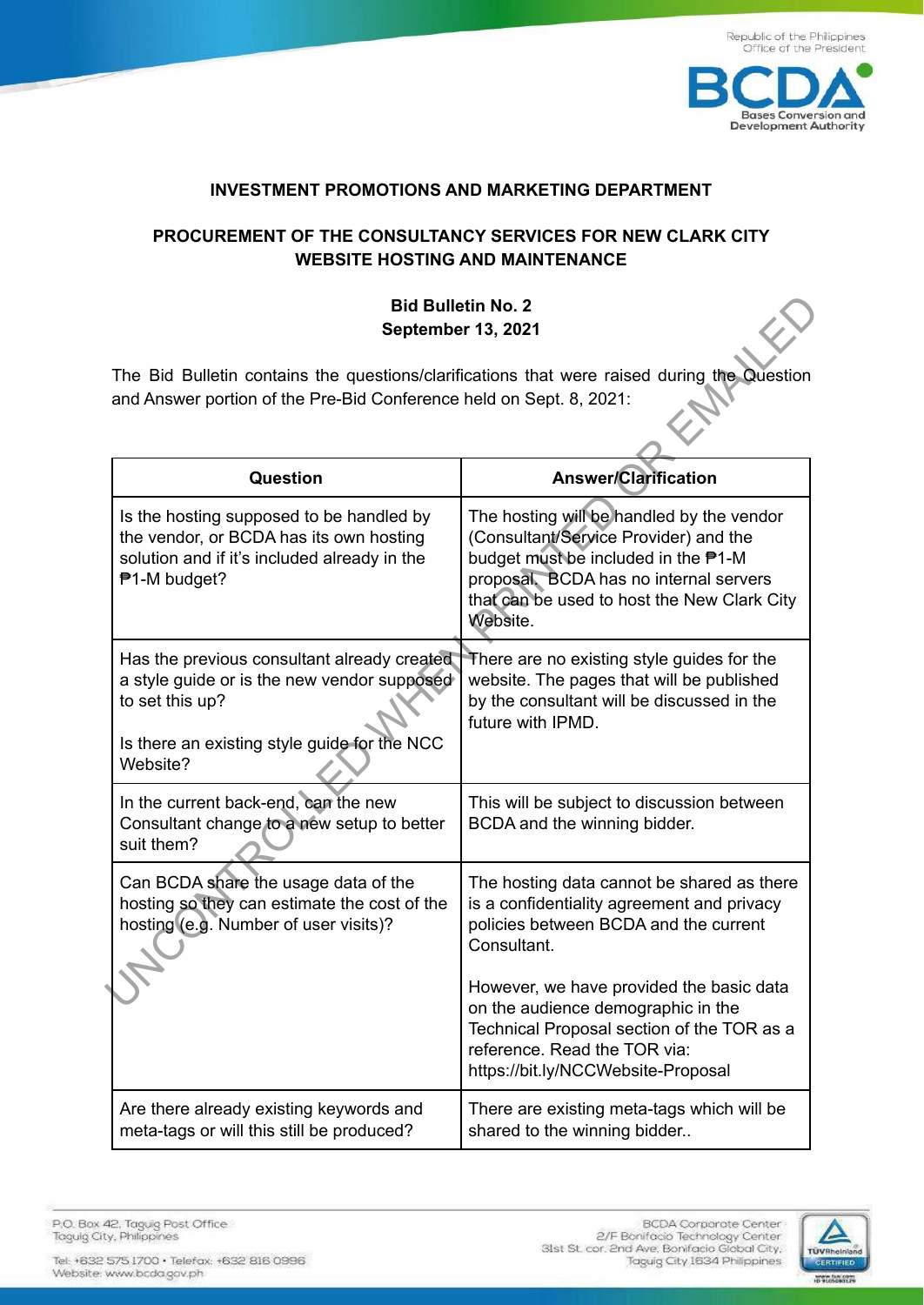

| What will happen to the hosting of the<br>current website? | The hosting of the current website will be<br>turned over from the former Consultant to<br>new Consultant.                                                                                            |
|------------------------------------------------------------|-------------------------------------------------------------------------------------------------------------------------------------------------------------------------------------------------------|
| Is there an existing CMS manual?                           | There is no formal CMS manual yet but<br>BCDA uses the existing guidelines provided<br>by the current Consultant/Service Provider<br>These guidelines are updated when a new<br>feature is installed. |

#### **IMPORTANT REMINDERS:**

1) The Deadline for Submission of Bids (Eligibility Documents, Technical and Financial Proposals) is on **16 September 2021, (Thursday) 3:00 P.M.**

Deliver and address the bid submission to:

**Ms. Michelle San Juan-De Vera Officer-In-Charge, Investment Promotions and Marketing Department Bases Conversion and Development Authority BCDA Corporate Center, 2/F Bonifacio Technology Center 31st St. cor. 2nd Ave., Bonifacio Global City, Taguig City** The synchetic mathematic methods of the comparison of Bids (Eligibility Documents Technical and Financial Proposals) is on 16 September 2021, (Thursday) 3:00 P.M.<br>
Deliver and address the bid submission to:<br>
MPORTANT REMIN

All bids submitted beyond the prescribed deadline will not be accepted.

- 2) The bid submission must be properly sealed in a brown envelope and should be labeled accordingly (refer to the images below).
- 3) The bid submission should include an electronic file of the Eligibility Documents, Technical and Financial proposals saved in a USB flash drive.
- 4) The bid submission should be signed by the authorized signatory of the company.

### **For your guidance and information.**

**MICHELLE SAN JUAN-DE VERA** Officer-In-Charge

Investment Promotions and Marketing Department

# **AF2021-0585**



P.O. Box 42. Taguig Post Office Taguig City, Philippines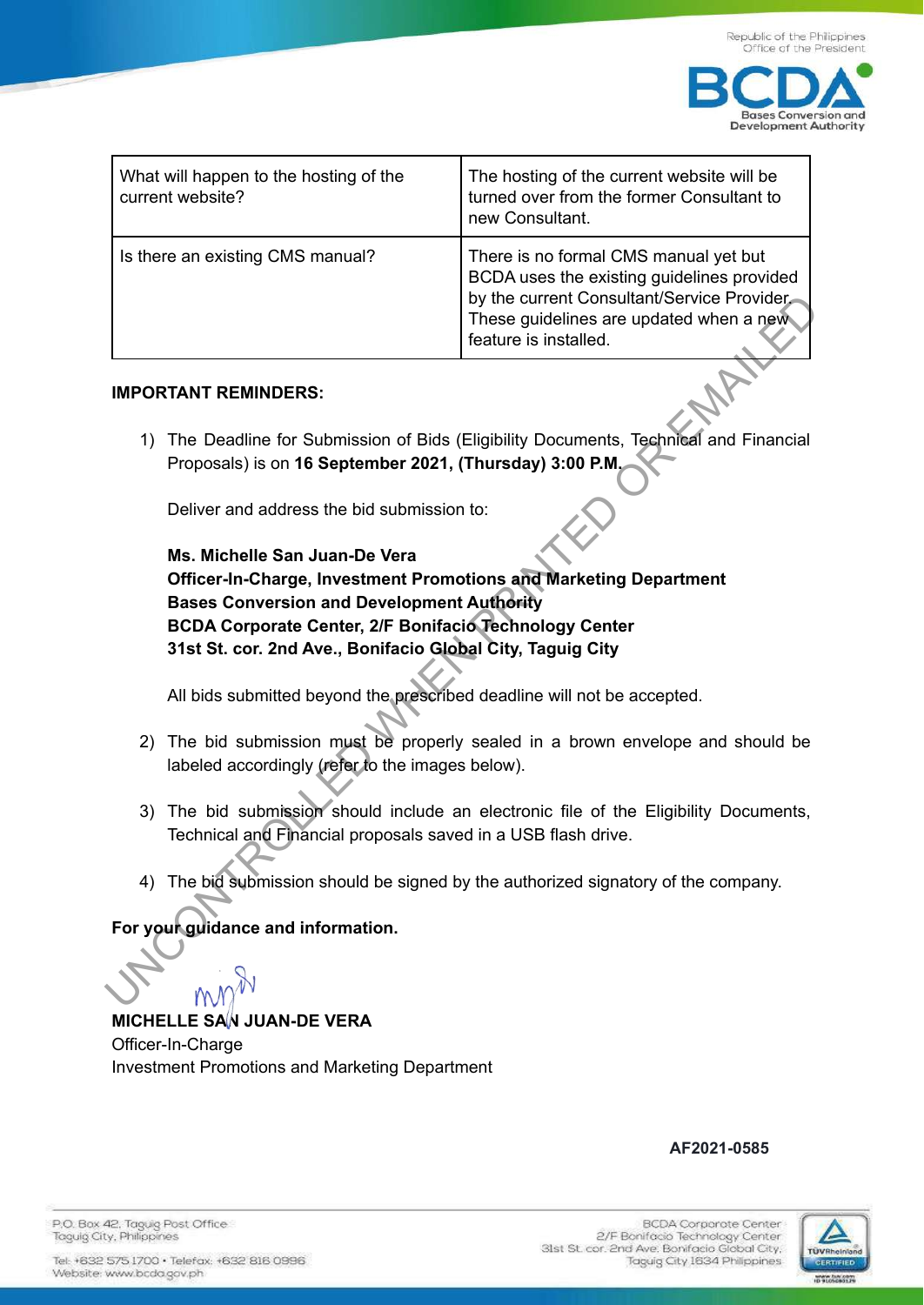

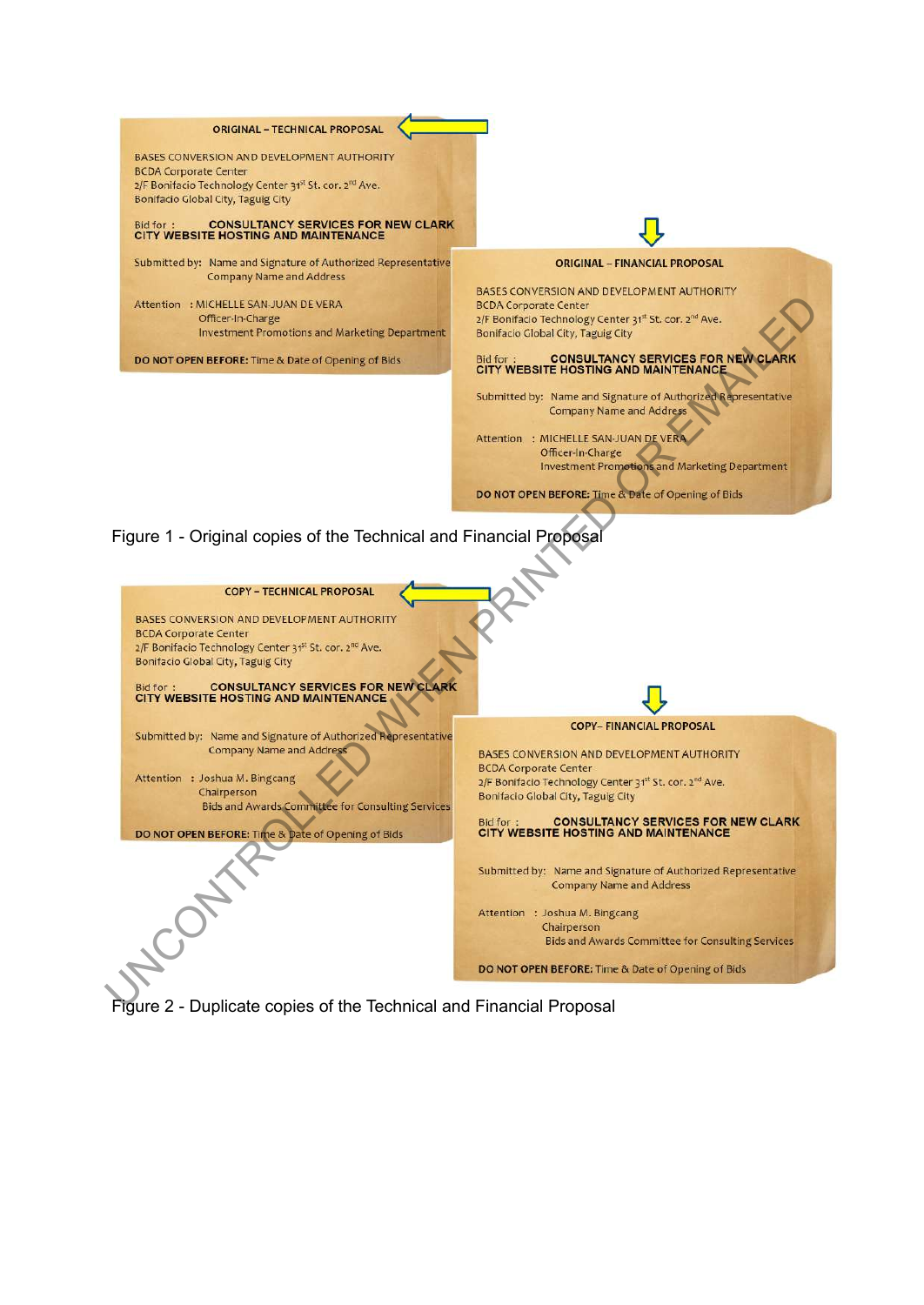

Figure 3 - Place the two envelopes into one envelope and label accordingly.



Figure 4 - Original and duplicate copies of the Bid